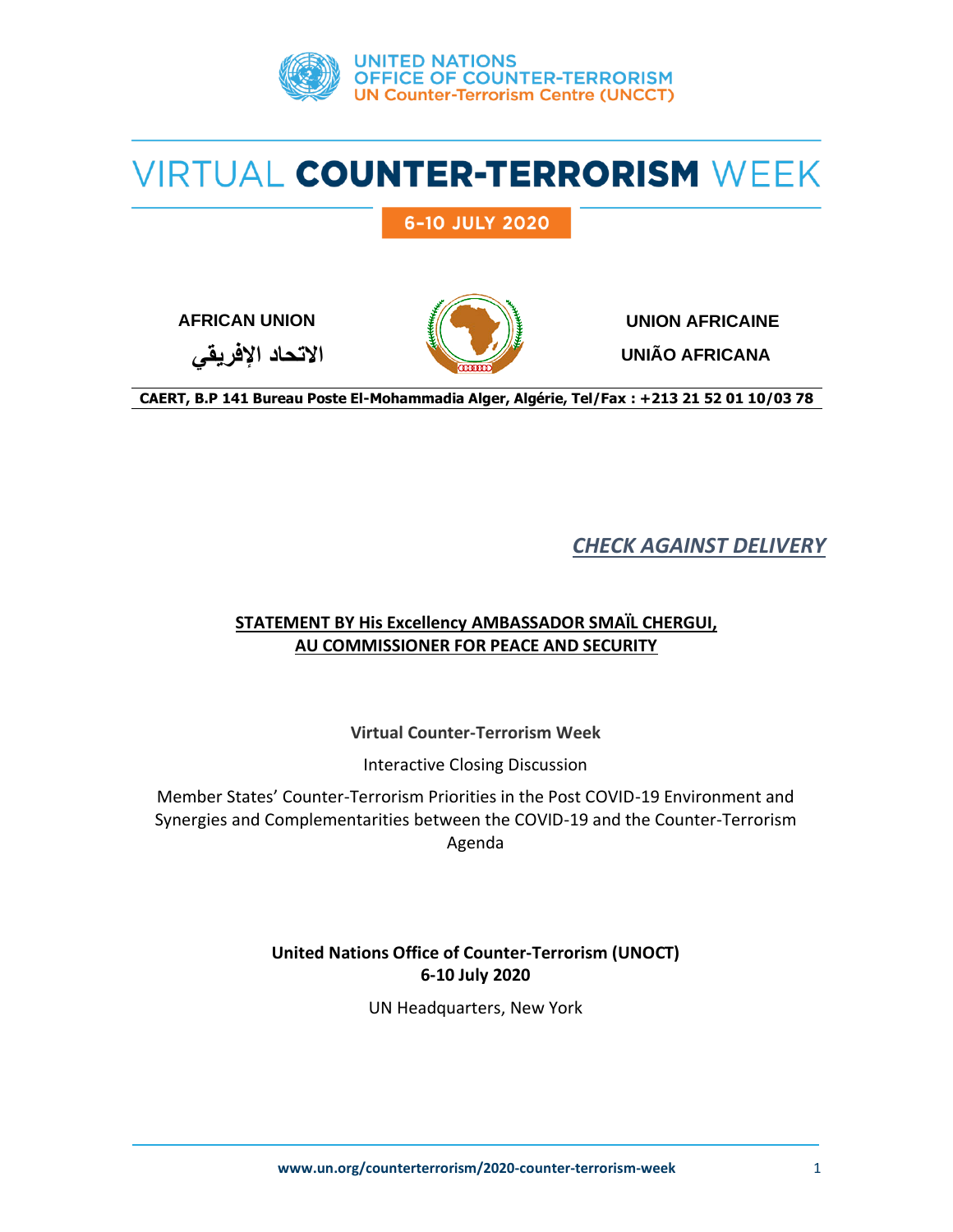

### 6-10 JULY 2020

**Excellency, Under-Secretary-General for Counter-Terrorism,** 

**Mr. Chairman of the Security Council Counter-Terrorism Committee,**

**Excellencies the Member States of the Security Council,**

**Excellencies the permanent Representative of the UN Member States,**

#### **Distinguished Ladies and Gentlemen,**

- *1.* Allow me to begin by thanking the UNOCT for inviting me to address this closing discussion *on Member States' Counter-Terrorism Priorities in the Post COVID-19 Environment and Synergies and Complementarities between the COVID-19 and the Counter-Terrorism Agenda.*
- 2. Indeed, the calamities linked to COVID-19 have captured the attention of governments and citizens, since its emergence in late 2019 and will continue to do so in the foreseeable future. The pandemic has also become an important topic for terrorist groups, including Al-Qaida and the so-called Islamic State. Both groups have publicly commented on the virus, offered their own take on the situation and have even proffered advice on how to mitigate its effect through issuing a set of "*Sharia directives to deal with epidemics*" advising their members to hand-wash and keep away from infected areas- which to some extent mirrors the social distancing and quarantining measures spelt out and advocated by the Centers for Disease Control and Prevention (CDC).
- 3. It is also important to note that both groups, ISIS and Al-Qaida, have issued statements urging their supporters to exploit the situation for recruitment, planning and stepping up attacks, thus ignoring the calls for peace and unity.
- 4. Reports on terrorist activity across the globe in general and in Africa in particular have indeed highlighted heightened efforts by extremist groups to exploit the COVID-19 pandemic as an opportunity to advance their agendas, consolidate their positions, entrench their roots into communities, extend their tentacles, and attract new members to expand their support base and strengthen their ranks.

#### **Chair,**

5. Groups such as Boko Haram, JNIM, ISGS, ISWAP and Al-Shabaab have undeniably stepped up attacks in their zones of operations, while terrorists affiliated to the so-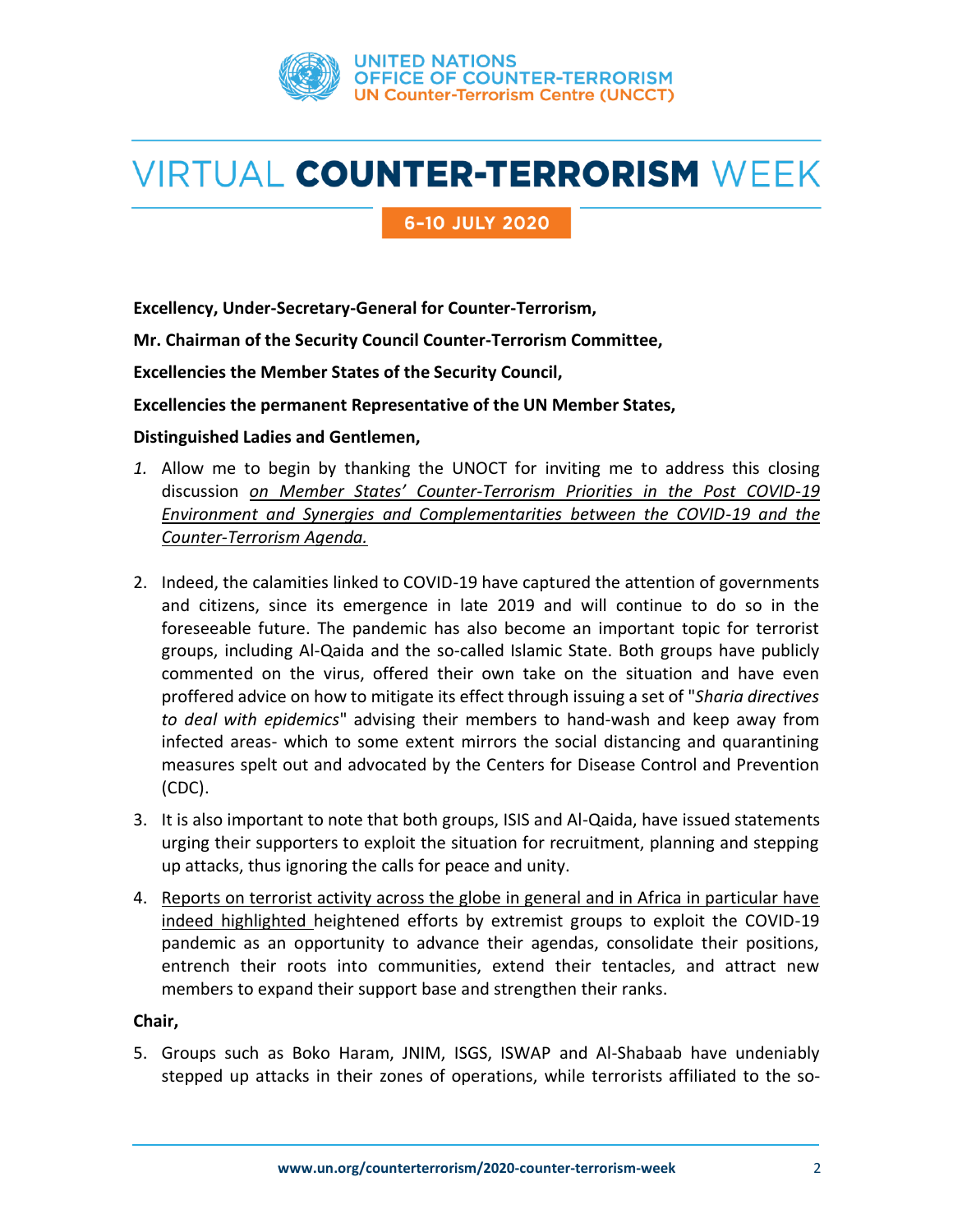

### 6-10 JULY 2020

called IS also claimed new territory in Mozambique. ADF also continues its deadly attacks against Civilians and Defense and Security Force in Eastern DRC.

- 6. Indeed, as the world's attention turns almost completely to the COVID-19 pandemic, the battle against terrorism in Africa has taken one of its deadliest turns yet. From January to April 2020, the Continent recorded a total of 508 terrorist attacks resulting in 2,938 deaths, in comparison with the same period in 2019, where 497 terrorist attacks and 2,584 deaths were recorded; representing a 2.21% increase in the number of attacks and 13.70% increase in deaths. This demonstrates that terrorist did not lose any of their operational capabilities, even more, this shows that their degree of lethality has increased.
- 7. While the first three months of the year 2020 witnessed consistent monthly increases in terrorist attacks and deaths, there was a drastic decline in both number of terrorist attacks and deaths in April, whereby ninety-nine terrorist attacks that led to 529 deaths were registered, thus representing 35% and 44% declines in the number of attacks and deaths respectively. The decline in number of terrorist attacks and deaths in April could be attributed to a number of factors including vigorous counter-terrorism operations in the Lake Chad Basin (LCB), the *Liptako-Gourma* region and Mozambique.
- 8. Since the beginning of the year, the Sahel Belt of West Africa has recorded the highest number of terrorist attacks and casualties compared to the rest of the Continent. There were sixteen attacks leading to 148 deaths Southern Africa, specifically in Mozambique and ten attacks that resulted in thirty deaths in North Africa.
- 9. The five most affected countries in the first four months of 2020 were Mali, the DRC, Nigeria, Somalia and Niger.
- 10. Some of the high profile attacks recorded during the period include the 3<sup>rd</sup> of January attack in *Tillaberi* Region, Niger where an unidentified group attacked a military camp killing eighty-nine soldiers. The 23rd of March ambush on a military truck in *Gorgi* village, Borno State, Nigeria led to the death of seventy Nigerian soldiers. The 23<sup>rd</sup> of March invasion of a military base in *Boma* Island in the Lake Chad region of Chad by Boko Haram fighters resulted in the killing of ninety-eight Chadian soldiers and injuring of fifty others. The 7th of April attack in *Xitaxi*, *Cabo Delgado*, Mozambique by *Al-Sunnah Wa-Jammah* (ASWJ) terrorists killed fifty two young men who has refused to join their ranks, and the more recent attack On 11 June 2020, where 11 soldiers and one gendarme were killed in an attack on a military post near Kafolo, Cote d'Ivoire near the border with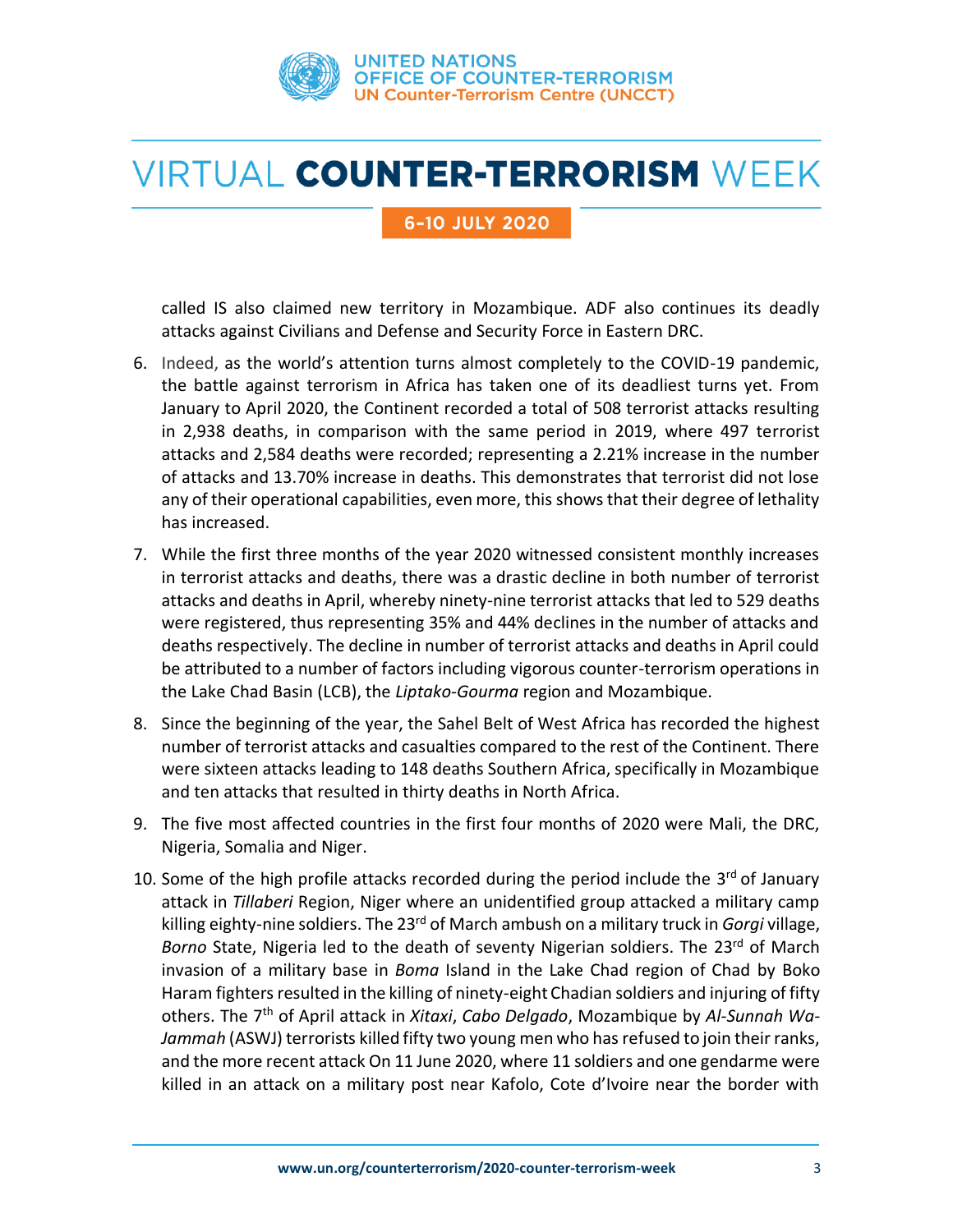

6-10 JULY 2020

Burkina Faso.

#### **Excellencies**

- 11. Terrorists have employed increasingly sophisticated tactics in recent months as they have driven deeper into Mali, Niger, and Burkina Faso whereby they attacked army bases and dominated villages with surprising force. They are destroying infrastructure, assassinating local leaders and assaulting key army posts in coordinated strikes to alienate government from the people.
- 12. They exploit border areas to meet in forested hideouts, to plan ambushes and attacks, share intelligence and exchange battle tips, including how to make roadside bombs, particularly near the tristate border of Mali, Niger and Burkina Faso.
- 13. To some worrying degree, it is noteworthy that despite the support from the international community, JNIM, ISGS, and other extremist groups appear to be gaining ground by exploiting longstanding grievances in the region, *inter alia*, governance deficit, perceived neglect of vast areas of territory, and existing inter-ethnic tensions (often emanating from scarcity of resources).
- 14. While the spread of terrorism and violent extremism on the continent is worrisome, it is even more alarming to see terror groups exploiting the outbreak of COVID-19 to spread their propaganda messages as well as utilize diverse social media platforms to spread extremist ideologies and boost recruitment. They are occupying as much space as they are occupying both the physical and the virtual or cyber space.
- 15. Indeed, terrorist groups can seize the situation to their advantage in specifically the battle of winning the hearts and minds of populations. Where governments are already struggling in providing basic services to communities, extremists could step in to fill the "*humanitarian vacuum*" created by the COVID-19 outbreak, by increasing service provision (medical, water and food), acting as the de facto authority, and building on that popular support, for their cause and proto-states.

### **Chair,**

16. While the short-, medium-, and long-term effects of CVOID-19 are difficult to determine, it is clear that it will impact the global CT responses and allocated resources. Member States are indeed reallocation CT resources and CVE Budgets, to manage the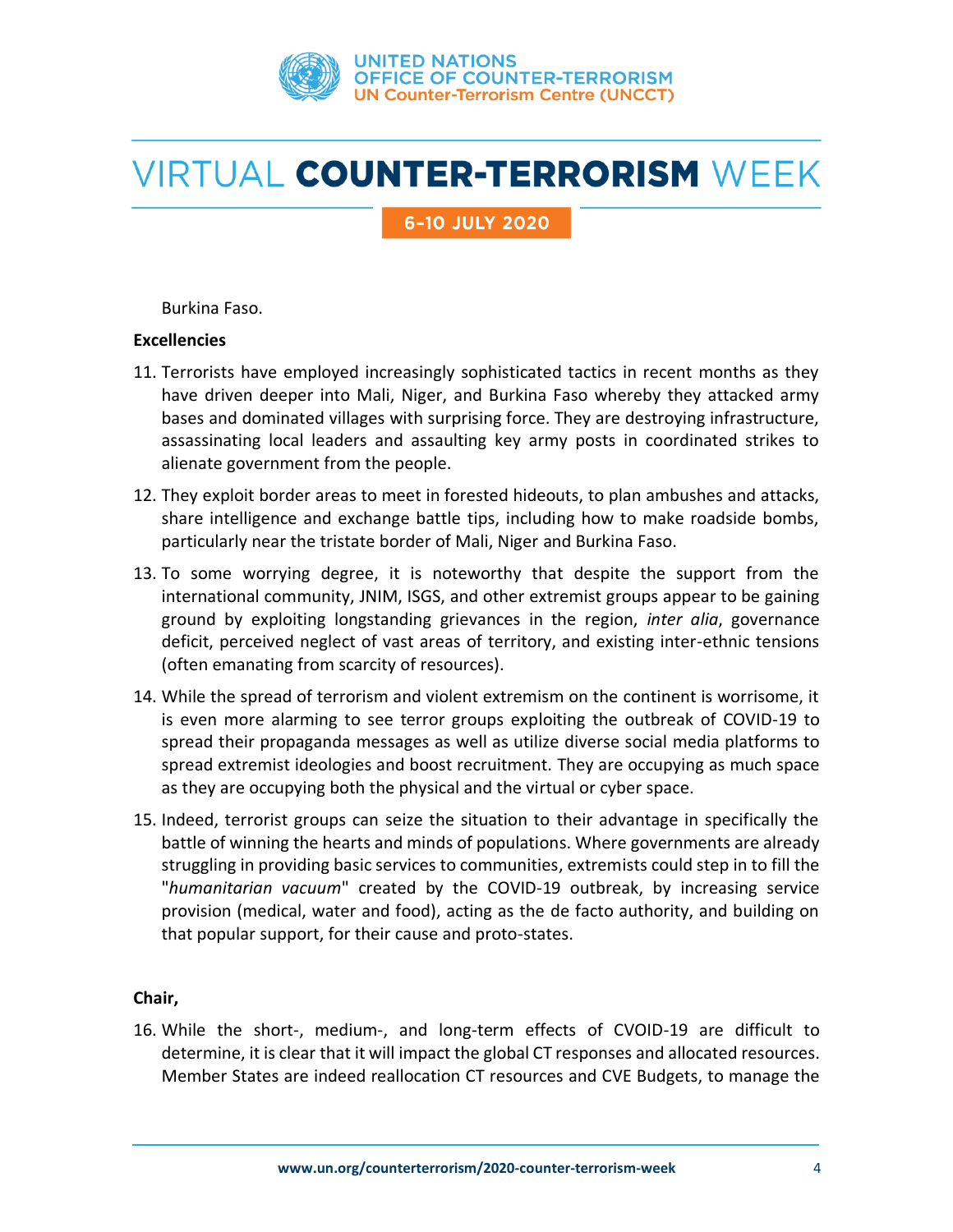

### 6-10 JULY 2020

increased pressure on government budgets caused by the pandemic. We, at the AU, are already feeling this impact, since all CT activities funded by our Member States are reallocated to COVID-19, reducing dramatically funding for CT/PCVE technical assistance and capacity building programs. This is even impacting contributions to multinational forces involved in CT or peacekeeping operations. The pandemic has slown our activities and efforts in reaching the noble cause "Silencing the guns in Africa".

- 17. As the pandemic continues it can also offer other opportunities to terrorist and violent extremist groups. Some of which are highlighted below:
	- i. **Radicalization**: The terror groups, such as ISIS and Al-Qaida have historically capitalized on natural disasters as supposed proof that God is supporting them in targeting their enemies— impressing upon followers that if a natural disaster causes this much suffering, terrorist action can bring about similar destruction using man-made methods. Indeed, the so-called ISIS had initially gloated over the COVID-19 pandemic in its al-Naba magazine, describing it as a punishment for "*crusader nations*". While we witness a rise of xenophobia acts, with some linked to COVID-19 pandemic, we also need to ponder the possibilities of the emergence of ultra-national extremist/terror groups on the continent.
	- ii. **Financing**: While Kidnapping-For-Ransom and drug-trafficking continue to finance terrorist organizations, illegal exploitation and trade of natural resources are emerging as major sources of terrorism financing in Africa. The COVID-19 pandemic can lead to an increase in COVID-19-related crimes, including fraud, cybercrime, misdirection or exploitation of government funds or international financial assistance. These new sources of proceeds for illicit actors are being exploited by terrorist and transnational crime organizations.
	- **iii. Weaponizing the virus:** There are increasing worries that terrorists could try to weaponize their own virus by trying to infect other people. They might use children and women as potential carriers as well as Internally Displaced Persons (IDP) and Refugee Camps as contamination centers or Hubs.
	- iv. **Terrorism and Transnational Organized Crime Nexus:** As countries around the globe continue to maintain their borders closed due to the COVID-19 pandemic, thus increasingly restricting the movement of goods and people, transnational organized crime and terrorist groups will likely increase their exploitation of the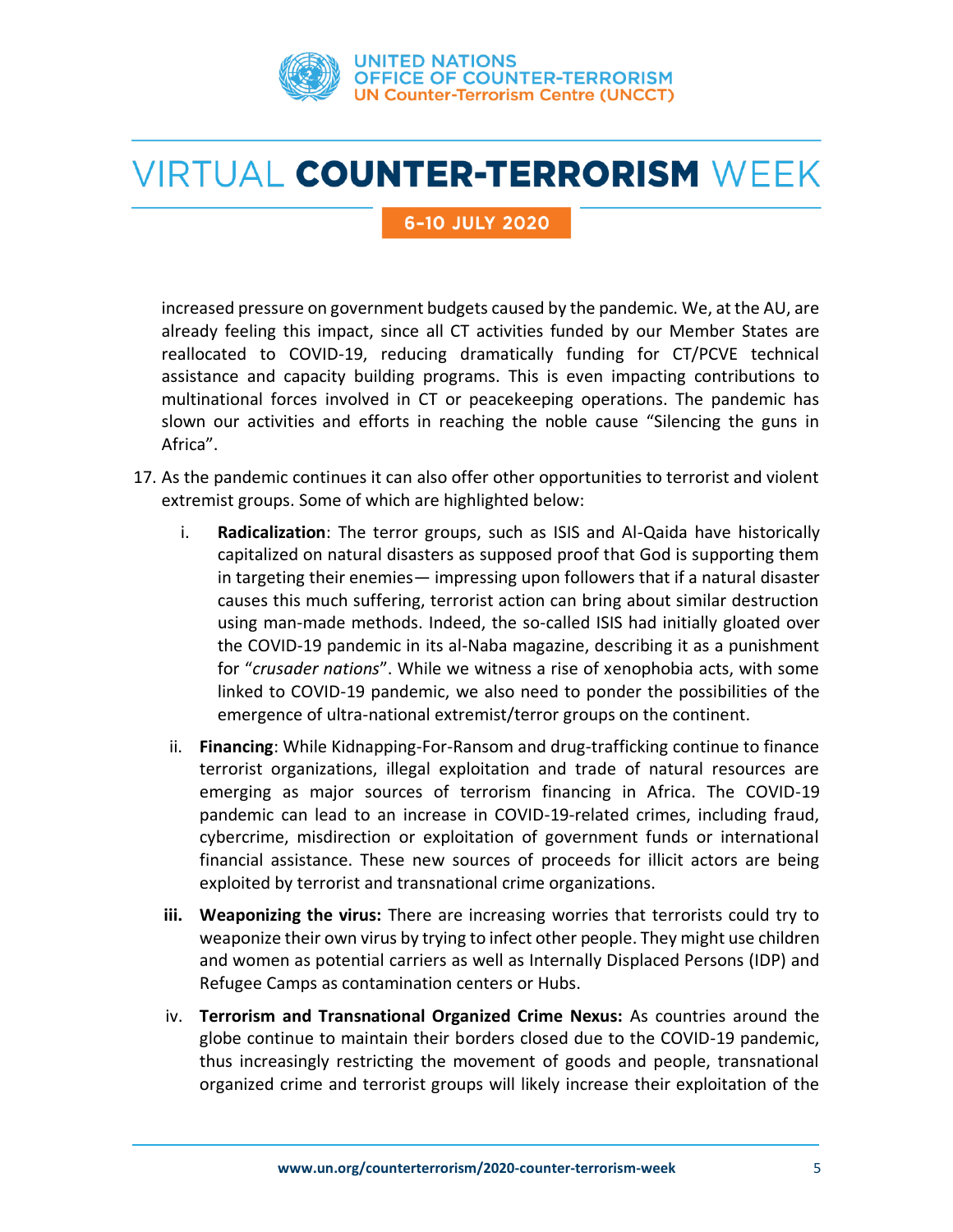

### 6-10 JULY 2020

security *vacuum* created by the shift in attention. They will look for new zones of exploitation, and that will include the cyber domain, the cyber domain, money laundering, and diversion of funds to finance their operations. For example, by exploiting economic incentive measures and insolvency schemes as a means for natural and legal persons to conceal and launder illicit proceeds or misuse and misappropriate domestic and international financial aid and emergency funding;

#### **Excellencies**

- 18. Despite these challenges, our collective fight against terrorism and violent extremism has been resolute. Our Member States have not remained idle especially those at the receiving end of terrorist attacks. This is demonstrated by the continued offensive operations undertaken across the continent such as the most recent offensive against Boko Haram by the Chadian forces as part of the MNJTF and the AMISOM offensive in *Janale*; Operation *Comoe* jointly undertaken by troops from Cote d'Ivoire and Burkina Faso to flush out terrorists and violent extremists from the border area; and Operation *Lafiya Dole*, in which Nigerian troops are battling terrorists in the Northeastern part of the country. We can only encourage the Member States to continue, with the help of the International Community, their relentless fight against terrorist groups and criminal networks, including drug traffickers, to eliminate and deny them the opportunity to further take advantage of the difficult situation posed by, *inter alia*, the COVID-19 pandemic.
- 19. It is our conviction that the fight against terrorism will continue unabated as we encourage our defense and security forces to adhere to necessary precautionary measures. We salute the continuous and active implementation by the Commission of the 792<sup>nd</sup> Assembly decision to support the fight against terrorism in the Sahel through the eventual deployment of 3,000 troops, which will certainly make its positive impact felt across the region.
- 20. While the COVID-19 pandemic poses multitudes of challenges to the peace and security landscape, it also provides us with opportunities to harness our efforts towards working decisively to end violent conflicts on the continent and address their root causes. We need to think outside the box and allow ourselves the space to engage in innovative ways to Silencing the Guns in Africa, even those guns carried by Terrorists and Violent Extremists: